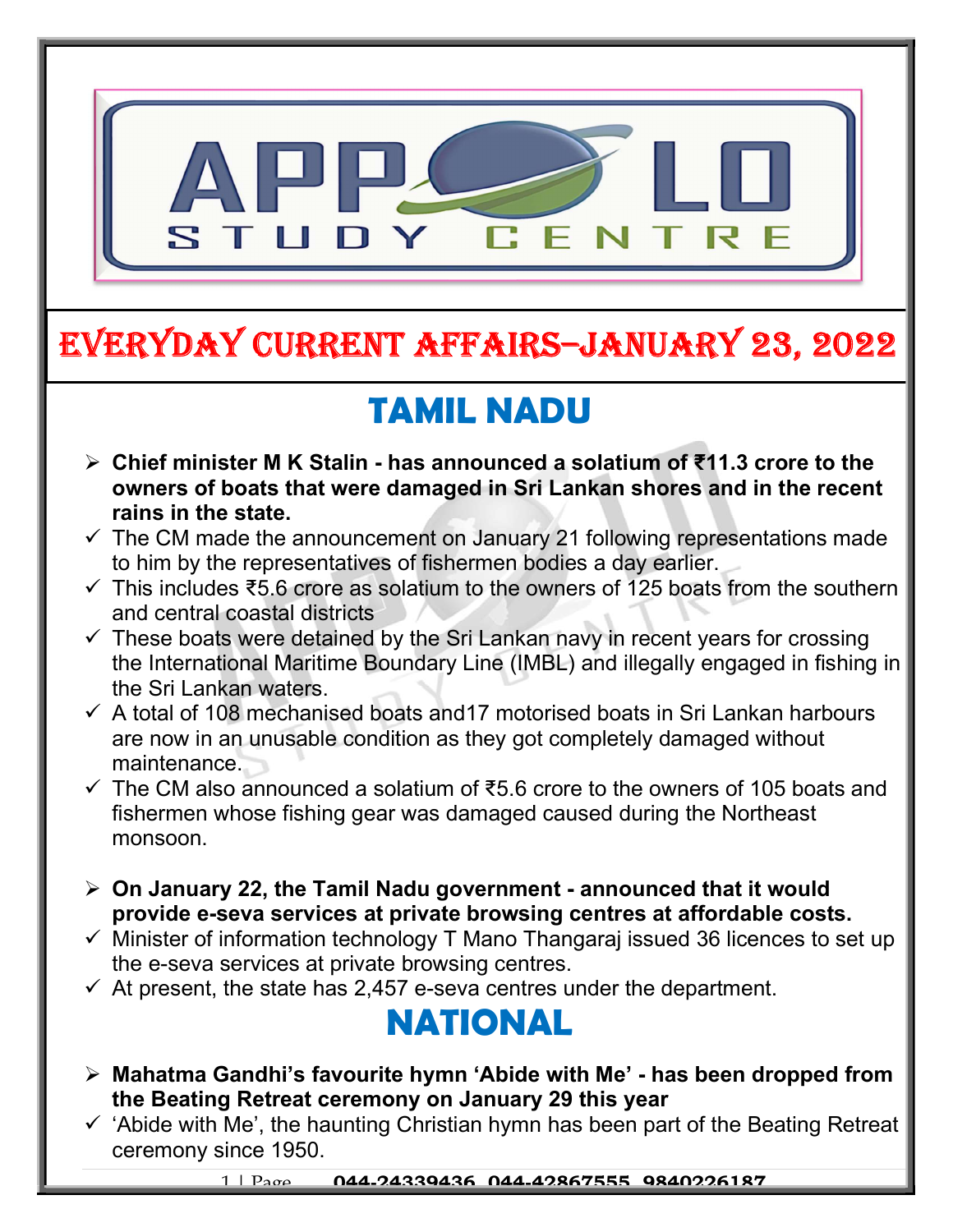- $\checkmark$  It was composed by poet Henry Francis Lyte in 1847 and usually sung to William Henry Monk's melody 'Eventide'
- $\checkmark$  The hymn was retained in 2020 and 2021 at the last moment after the government's move to discard it from the musical spectacle
- $\checkmark$  The Beating Retreat ceremony is performed by massed military bands at Vijay Chowk on Rajpath to signal the end of the Republic Day celebrations every year.
- $\checkmark$  This year, 'Abide with Me' has been replaced with the popular 'Ae Mere Watan ke Logon' during the ongoing 'Azadi ka Amrit Mahotsav' to commemorate 75 years of Independence.
- $\checkmark$  Written by Kavi Pradeep and composed by C Ramchandra, 'Ae Mere Watan ke Logon' was hauntingly sung by Lata Mangeshkar for the first time during the Republic Day celebrations in 1963
- $\checkmark$  The song was written to honour the 3,250 soldiers who made the ultimate sacrifice during the 1962 war with China.
- $\checkmark$  The western tunes are being replaced by 'swadeshi' tunes composed by Indian composers over the past few years
- $\checkmark$  The patriotic 'Sare Jahan se Acha' also replaced the older tradition of playing 'Abide with Me' at the end of ceremony.
- $\checkmark$  In earlier years, apart from Indian tunes, the military bands played western tunes like the evergreen 'Colonel Bogey', written in 1914, and 'Sons of the Brave', composed in 1898, which were borrowed from the British.
- $\checkmark$  They have all been gradually discarded.
- $\triangleright$  On January 21, the Centre directed states and Union territories to defer Covid vaccinations, including "precaution" doses, by three months post recovery for people whose infection status had been confirmed by laboratory tests
- $\checkmark$  This follows the rising number of Covid cases across the country.
- $\checkmark$  The Centre has announced this as part of guidance on the administration of the precaution dose to eligible people having Covid illness.
- $\checkmark$  Meanwhile, of the 5.5 lakh people in Tamil Nadu eligible to get booster doses, 2.1 lakh people have received the shots so far.
- $\checkmark$  The booster dose is being administer to healthcare providers, frontline workers and senior citizens with comorbidities
- $\checkmark$  Covid-19 vaccination of adolescents aged 15 to 18 years started on January 3, and the administration of precaution dose began on January 10.
- $\triangleright$  The Centre has decided to provide 'incentive' to states by rating their environment impact assessment authorities on the basis of their efficiency in granting faster green clearance to projects.
- $\checkmark$  The environment ministry issued an office memorandum (OM) on its star-rating system for states' green authorities recently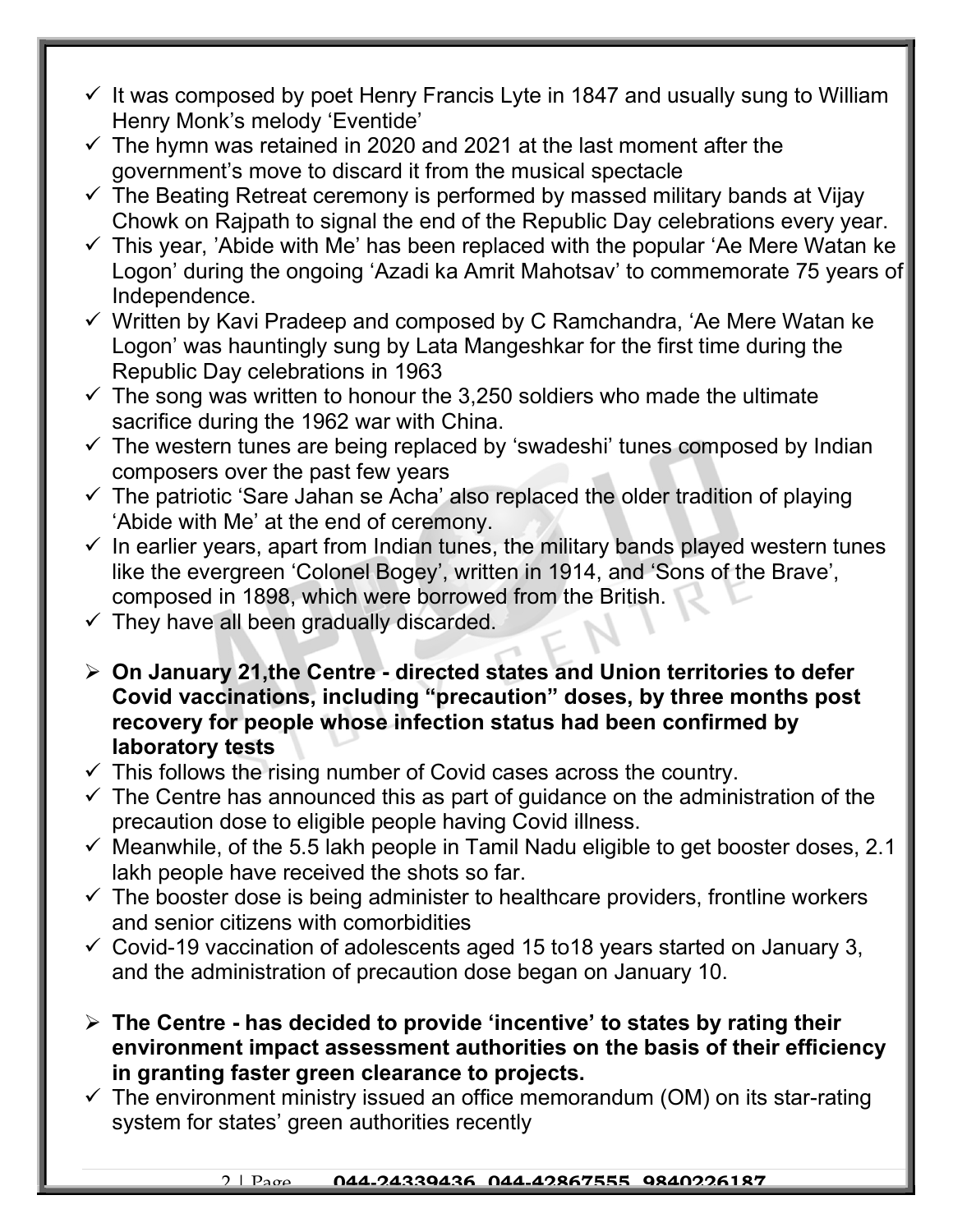- $\checkmark$  According to the Centre, the move is intended as a mode of recognition and encouragement as well as for promoting improvements where needed.
- $\checkmark$  The Centre also recalled how its several initiatives in the past had cut down the average time taken in grant of environment clearance (EC) to 75 days as against the prescribed timeline of 105 days.
- $\checkmark$  Under the system, state environment impact assessment authorities (SEIAAs) will be rated to encourage transparency, efficiency and accountability.
- $\triangleright$  Banaras Hindu University (BHU) has become the first university in the country to introduce "Hindu dharma" in its regular curriculum.



- $\checkmark$  The university has started a two-year postgraduate course in Hindu studies, which is an interdisciplinary programme, in line with the New Education Policy 2020
- $\checkmark$  This is the first such course offered by any university in the country.
- $\checkmark$  The course offered by BHU's faculty of arts will be conducted at Bharat Adhyayan Kendra, a centre established in the centenary year of the university
- $\checkmark$  It will be conducted in collaboration with the departments of philosophy and religion, Sanskrit and ancient Indian history, culture and archaeology.
- $\triangleright$  'Collarwali', one of India's most popular tigresses in the wild died of old age at the Pench Tiger Reserve in Chhindwara district, Madhya Pradesh

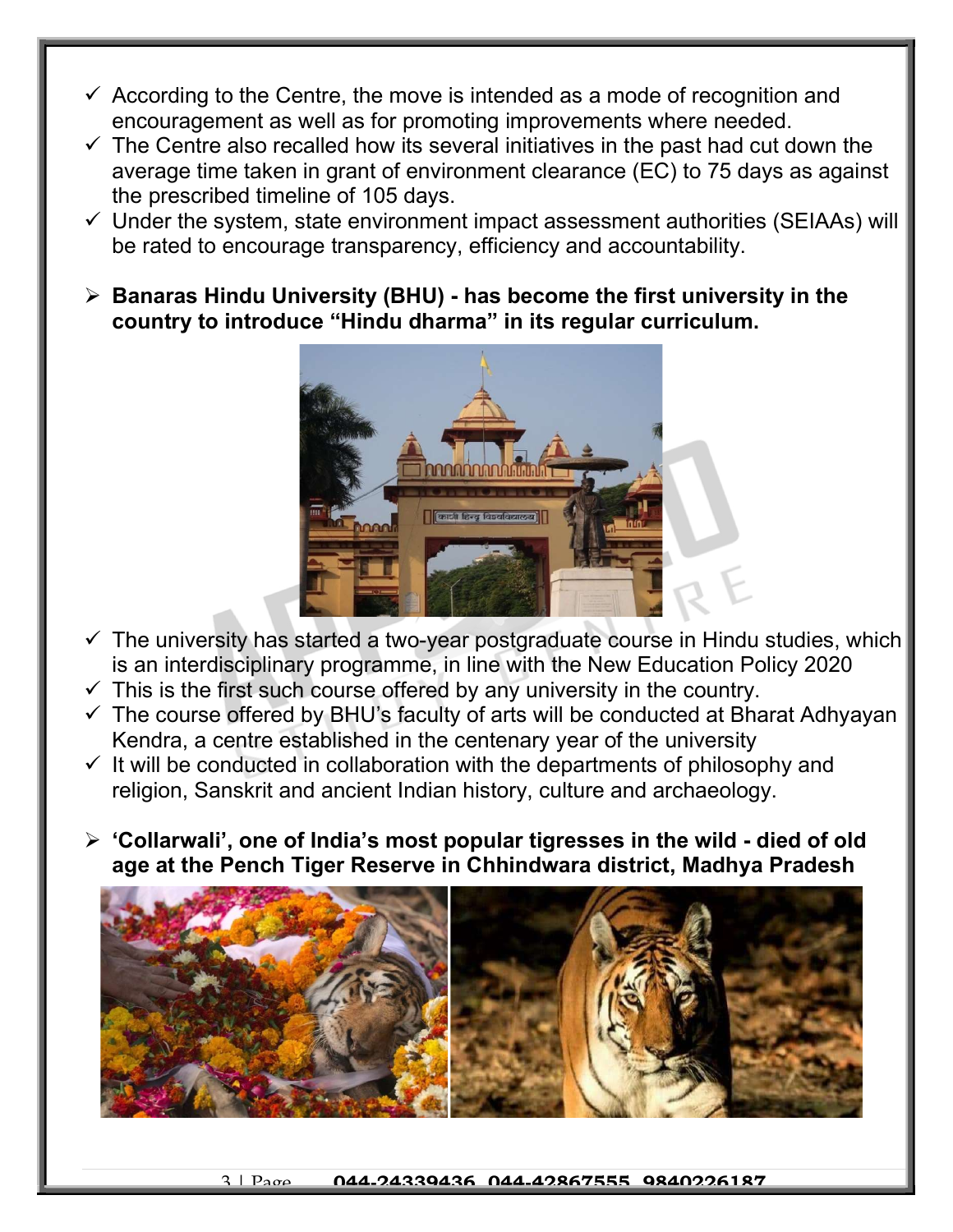- $\checkmark$  The legendary tigress was almost 16 years old and had earned the 'Super Mom' title by giving birth to a world record 29 cubs in eight litters over 11-year period (from 2008 to 2018)
- $\checkmark$  The specialists radio-collared her in 2008, and again in January 2010, which gave her the name "Collarwali" or T15 tigress
- $\checkmark$  The collars are worn on the neck of tigers to monitor their movement in the jungle.
- $\checkmark$  The tigress earned popularity after it featured in a BBC documentary called "Spy in the jungle".
- $\checkmark$  The documentary tracked the life of four of her cubs for two years.
- $\checkmark$  Collarwali was born as one of the four cubs to famous tigress T-7 in 2005.
- $\checkmark$  The Madhya Pradesh Forest Department performed the Collarwali tigress's last rites on January 16, 2022
- $\checkmark$  Madhya Pradesh, with 526 tigers, had emerged as the "tiger state" of the country in 2018

## INDIA AND NEIGHBOURS

- $\triangleright$  India and Pakistan have finally arrived at an agreement to transport 50,000 MT of Indian wheat to Afghanistan through the land route that passes through the Attari-Wagah border.
- $\checkmark$  The massive exercise involving thousands of trucks is expected to roll out in early February.
- $\checkmark$  India and Pakistan had been engaged in finalising the modalities for transporting wheat to drought-stricken Afghanistan for almost two months.
- $\checkmark$  The government have conveyed to Pakistan that it will be ready to despatch the first consignment by the second week of next month.
- $\checkmark$  India recently sent its third batch of assistance to Kabul, mostly life-saving medicines, by air.
- $\checkmark$  Pakistan has rarely, if ever, allowed transit facilities for Indian aid to Afghanistan in the past several decades
- $\checkmark$  In 2002, it had rejected the same proposal by India when Afghanistan was faced with a similar humanitarian crisis.

#### SCIENCE, TECHNOLOGY & ENVIRONMENT

- $\triangleright$  Space PSU NewSpace India Limited (NSIL) is planning to launch the GSAT-24 in the early part of the first quarter of next fiscal, 2022-23
- $\checkmark$  In a first, the GSAT-24 will be a dedicated satellite for a private enterprise, **TataSkv**
- $\checkmark$  It is in advanced stages of testing at the UR Rao Satellite Centre and will be launched using Ariane-5 launcher operated by French firm Arianespace.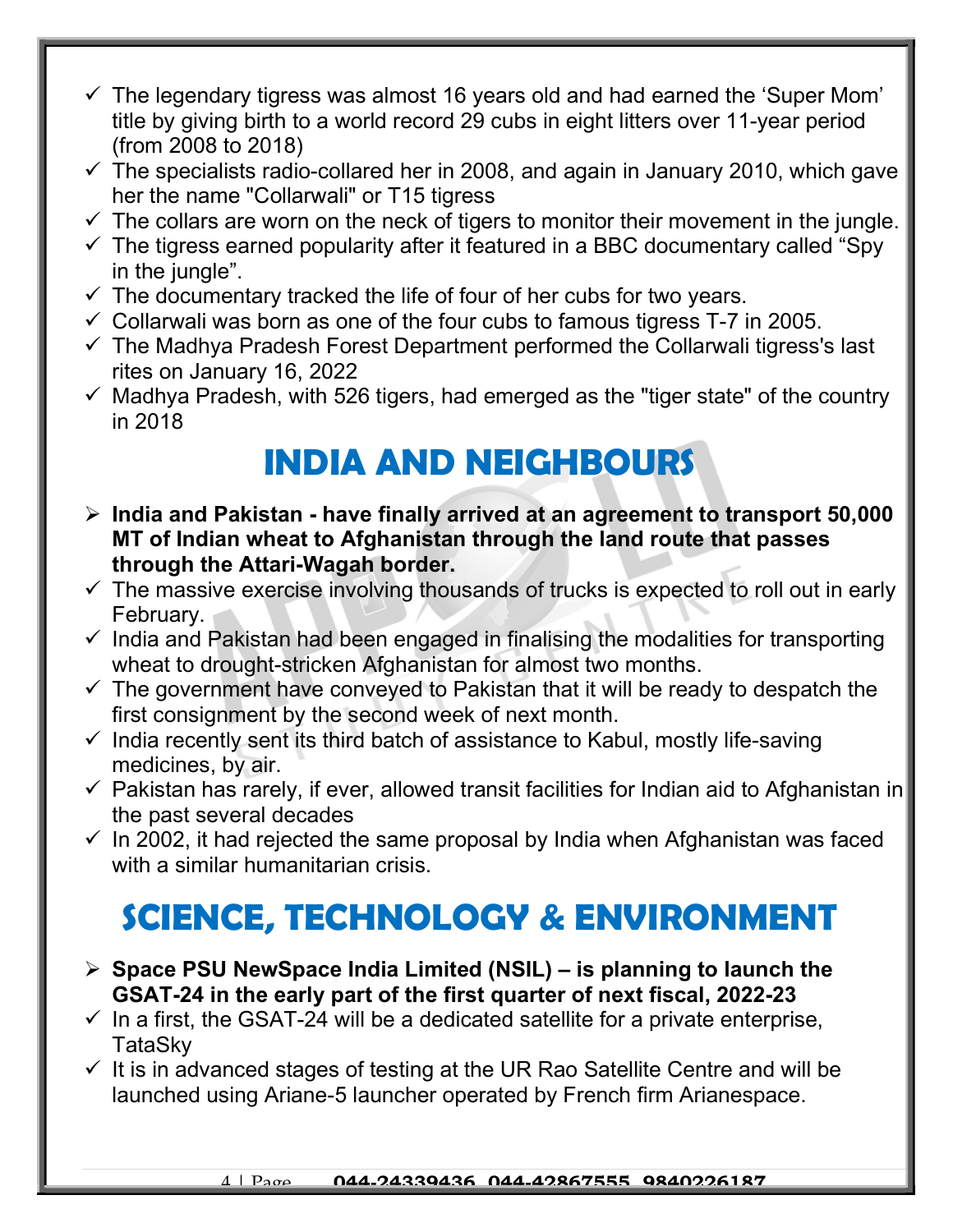- $\checkmark$  Space PSU NewSpace India Limited (NSIL), which has contracts to launch GSAT-24 as a dedicated satellite for TataSky, is looking to launch it in the early part of the first quarter of next fiscal.
- $\checkmark$  Isro, through URSAC, is building the satellite for NSIL, which will procure the satellite and launch it for TataSky.
- $\checkmark$  GSAT-24 the 25th Indian satellite Arianespace will be launching will be shipped to Guiana Space Centre, Europe's Spaceport in Kourou, French Guiana, from where the Ariane-5 will lift off.
- $\checkmark$  A Ku-band satellite, GSAT-24 is a four-tonne class communications satellite that will be placed into a Geostationary Transfer Orbit (GTO).
- $\checkmark$  Once orbited, it will provide high-quality television, telecommunications and broadcasting services.
- $\checkmark$  GSAT-24 fully funded by NSIL will be owned and operated by PSU on a commercial basis.
- $\checkmark$  The satellite will carry 24 Ku-band transponders.
- $\triangleright$  Scientists have discovered a giant gaseous planet about 379 light-years from Earth, orbiting a star with the same mass as the Sun
- $\checkmark$  The exoplanet, called TOI-2180 b, was discovered in NASA's Transiting Exoplanet Survey Satellite (TESS) data.
- $\checkmark$  TOI-2180 b is almost three times bigger than Jupiter but has the same diameter, meaning it is denser than Jupiter.
- $\checkmark$  It is 105 times denser than the earth and takes 261 days to orbit its star.
- $\checkmark$  Its surface temperature is 76 degrees Celsius and is made of helium and hydrogen.
- $\checkmark$  Tom Jacobs of Bellevue, Washington, a former US naval officer discovered the exoplanet.
- $\checkmark$  The planet has rings and moons and is full of swirling gases.
- $\checkmark$  Also, the new planet is warmer than the outer planets in our solar system.
- $\checkmark$  However, as compared to the other exoplanets discovered so far, it is abnormally chill.
- $\geq$  On January 19, a giant asteroid named 7482 (1994 PC1) safely flew past our planet at a distance of nearly 1.93 million kilometres away.
- $\checkmark$  It has been classified as "potentially hazardous" because of its size and its regular close visits to our planet
- $\checkmark$  According to astronomers, this will remain the closest approach of the asteroid for at least the next 200 years
- $\checkmark$  The rock was travelling at a speed of 19.56kmph, relative to Earth, when it flew closer to it
- $\checkmark$  The asteroid was discovered by Australian astronomer Robert McNaught in 1994
- $\checkmark$  It is an S type asteroid, which are made of siliceous minerals, that is, mainly silica.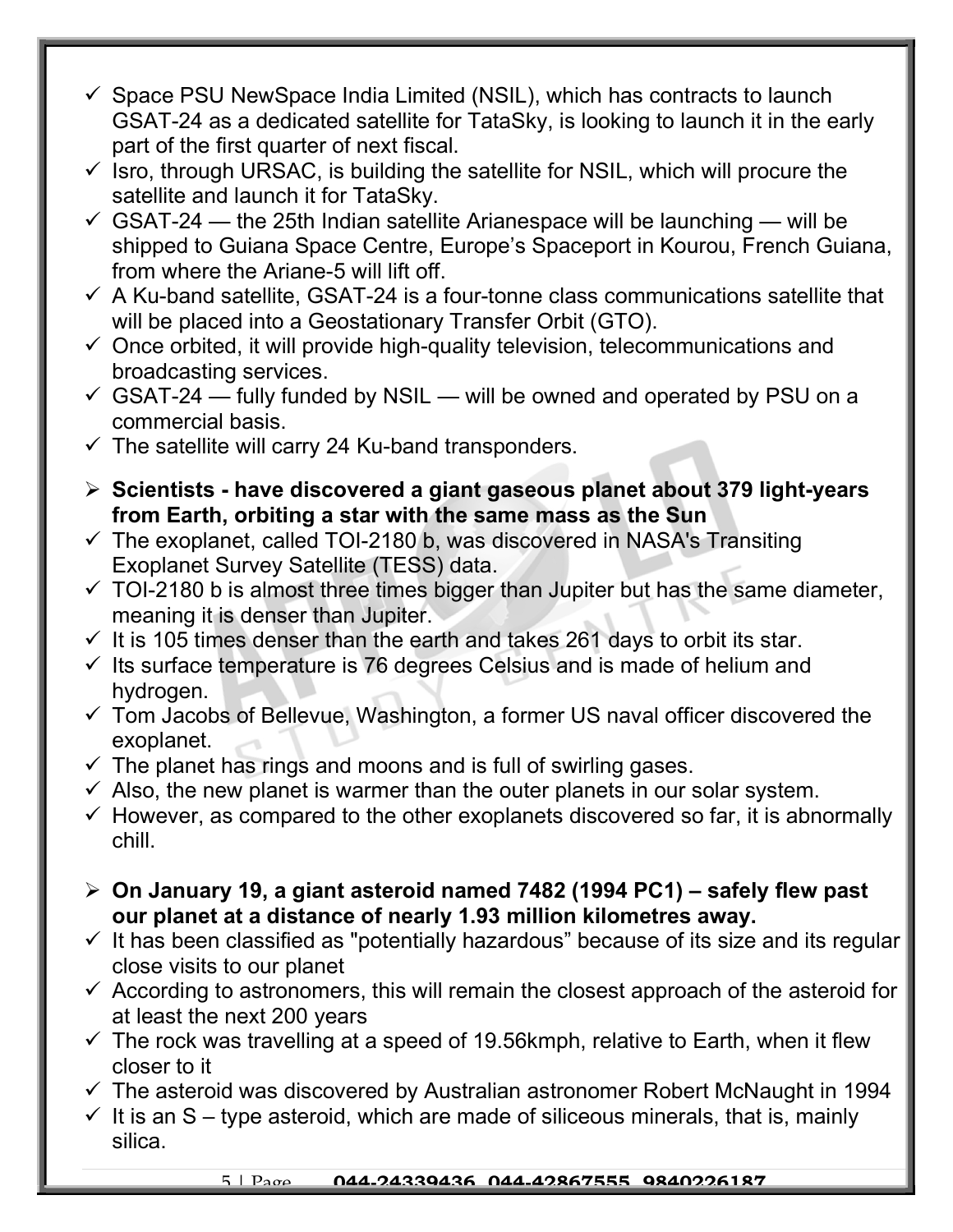### ECONOMY

 $\triangleright$  The digital payments in the country - have increased by 40% in September 2021 as compared to March 2021, based on the Digital Payment Index released recently by the Reserve Bank of India (RBI)



- $\checkmark$  The index is released semi-annually in the months of March and September with a gap of four months
- $\checkmark$  The base year of the RBI Digital Payment Index is 2018, indicating the score of the index for the March period was set to 100
- $\checkmark$  The RBI's digital payment index stood at 304.06 during September 2021 as against 270.59 in March 2021 and 217.74 in September 2020
- $\checkmark$  The RBI Digital Payment Index was launched in January 2021 and the first index was published in March 2021 indicating the extent of digitisation of payments across the country
- $\checkmark$  The DPI index comprises five broad parameters that enable us to know the penetration of digital payments in the country over different time periods.
- $\checkmark$  These parameters are Payment Enablers (weight 25%), Payment Infrastructure – Demand-side factors (10%), Payment Infrastructure – Supply-side factors (15%), Payment Performance (45%) and Consumer Centricity (5%).

#### REPORT

- Global electricity demand increased by 6% year-on-year in 2021, based on the bi-annual Electricity Market Report released by the International Energy Agency (IEA)
- $\checkmark$  It was the steepest year-on-year increase recorded by the IEA since 2008 financial crash.
- $\checkmark$  Global energy intensity decreased by 1.9% year-on-year, which was only half as compared to the level required to lay foundation for net-zero by 2050.
- $\checkmark$  In 2021, the electricity generation from renewable sources increased by 6% yearon-year, while the generation from coal was increased by 9%.